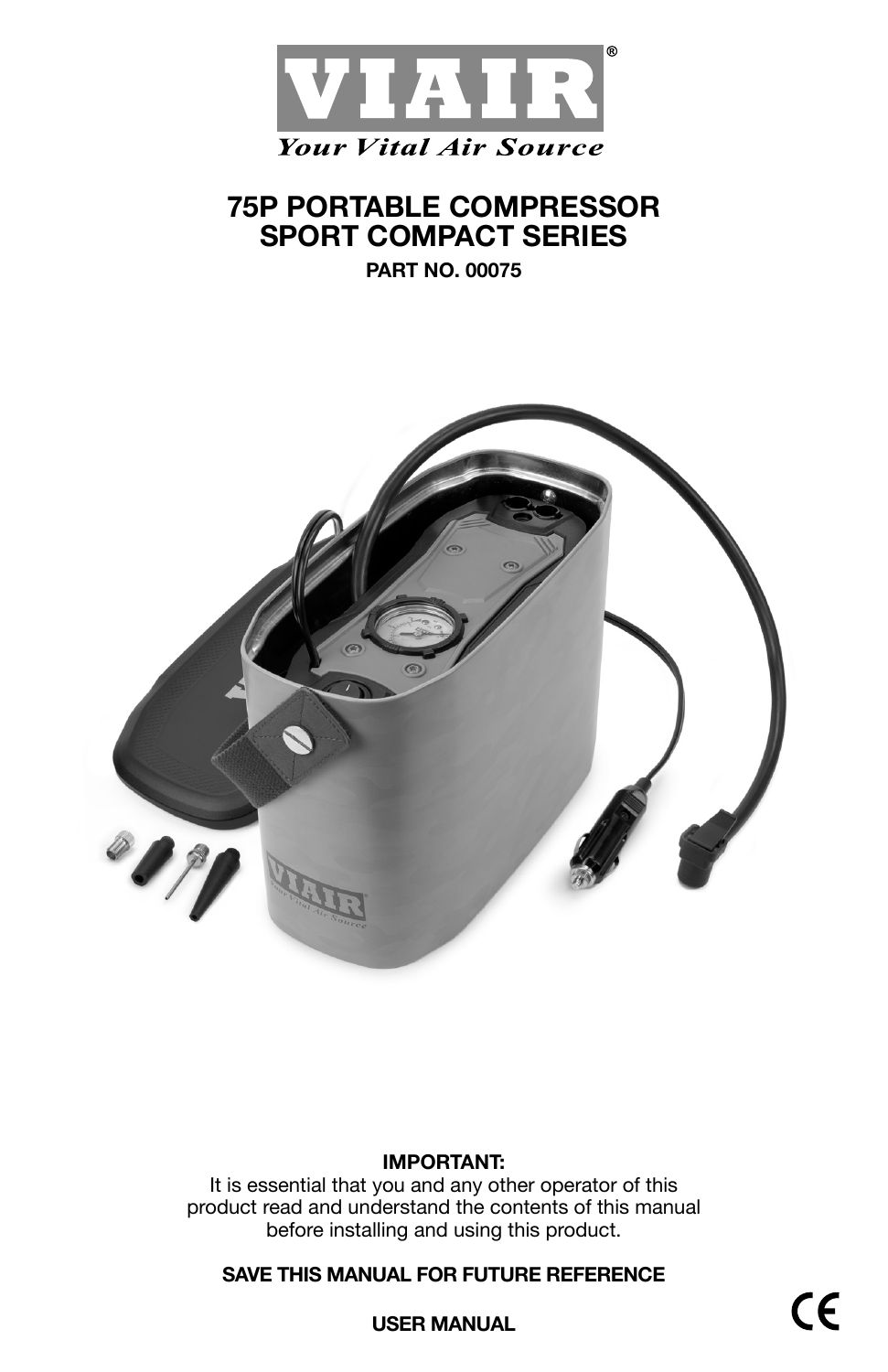### **75P PORTABLE COMPRESSOR**

Please read this instruction manual carefully prior to operating this product. Pay particular attention to the **CAUTION** and **WARNING** statements in this manual. Failure to comply with these instructions could result in personal injury or property damage. Retain these instructions for future reference.

## **DESCRIPTION:**

**This portable oil-less air compressor is designed to operate on 12 volts DC and must be used with a power port that supports 10 amps or 120 watts (10A/120W).** The unit comes in a rugged metal container, and includes a 3 pc. set of inflation tips. It can be used for inflating tires, sports balls, or topping off pressure for single person tube rafts, air mats, and other uses.

### **75P AMP DRAW WARNING:**

Most automotive cigarette lighter/power ports handle up to 10A/120W, though some vehicles' power ports may have lower amp ratings. Before purchasing and using this unit, inspect the amp draw limitations of your vehicle's power port. The 75P Portable Air Compressor requires a power port rated for 10 amps or 120 watts. Never replace fuses of higher amp rating beyond the original rating of the circuit. Consult your vehicle's manual for further details.

## **IMPORTANT SAFETY INSTRUCTIONS:**

**CAUTION:** The compressor has been designed to provide long-term, trouble-free operation. To reduce risk of electrical shock or electrocution and to prevent damage to your compressor, follow these simple guidelines:

- 1. Do not disassemble. Do not attempt to repair or modify this unit.
- 2. Never allow children to operate this compressor. Close supervision is necessary when this compressor is being used near children.
- 3. This compressor will become very hot during and immediately after use. Do not touch any part of this compressor with bare hands, other than the ON/OFF switch and
- carry handle, during or immediately after use.
- 4. Provide sufficient cooling time before replacing the lid.
- 5. Never operate the compressor near fire, flammable gas or liquid.
- 6. There are no user-serviceable parts in this unit, no lubrication is required.
- 7. Do not pump anything other than atmospheric air.
- 8. Never use this product while sleepy or drowsy.
- 9. Be sure the unit's power switch is in the OFF position when not in use.
- 10. Use only in well ventilated areas.
- 11. Never carry the air compressor by the hose or power cord.
- 12. Never point air nozzle towards another person or any part of the body.
- 13. Inflate items only to their manufacturer's recommendations pressures.
- 14. Do not leave air compressor running unattended. It could burst tires or other items.

### **USER MANUAL**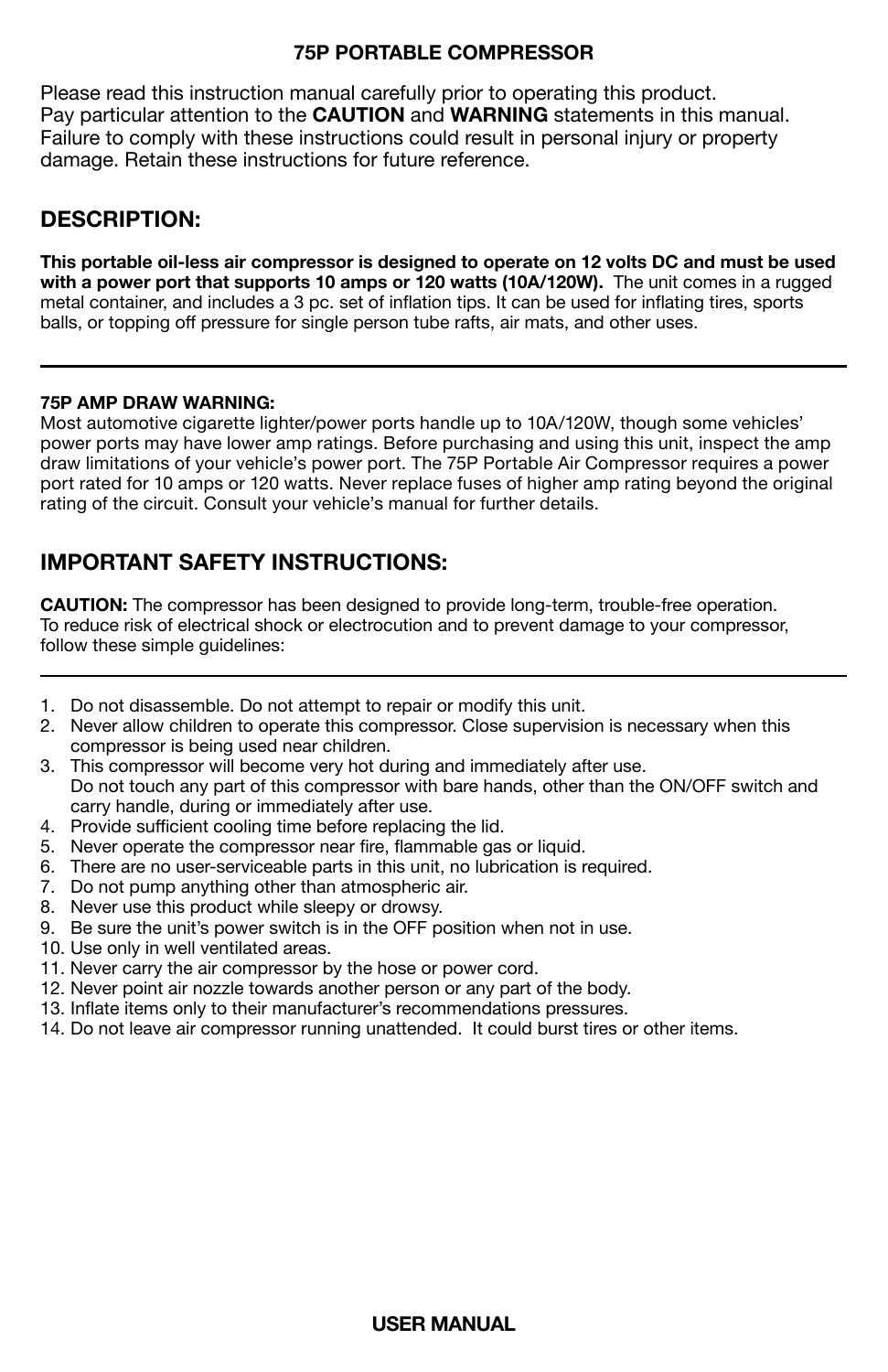## **75P PORTABLE COMPRESSOR**

## **FEATURES:**

- 1. 10-Amp Accessory Power Port Plug
- 2. 3-Pc. Inflation Tips Kit
- 3. Presta Valve Adapter
- 4. Press-On Chuck
- 5. Rugged Metal Container
- 6. Piston Type Compressor
- 7. Oil-Less Design
- 8. Gearless Direct-Drive Motor
- 9. Permanently Lubricated Bearings
- 10. Compact Size for Easy Carrying and Storage
- 11. High Strength Stainless Steel Valves
- 12. Anodized Aluminum Alloy Cylinder
- 13. 60 PSI Gauge **Please Note:** Do not exceed compressor's max working pressure to prevent damage to the compressor.

## **OPERATING INSTRUCTIONS:**

**CAUTION:** To avoid over inflation, never exceed recommended pressure. Doing so may cause articles to burst and can cause serious bodily injury. Always make sure the Portable Compressor's power cord is uncoiled and fully extended when using your air compressor to avoid overheating the power cord.

## *INFLATING CARS & MOTORCYCLE TIRES:*

**IMPORTANT:** Engine must be running while using this compressor.

- 1. The compressor is designed to operate on 12 volts DC. To obtain power, plug the power cord into a 12-Volt cigarette lighter socket or other 12-Volt power source.
- 2. Start vehicle's engine to provide charging voltage.
- 3. Attach the end of the air hose to the tire valve stem.
- 4. Turn the compressor power switch to ON and begin to inflate tire.
- 5. When the gauge indicates the desired pressure, switch the unit OFF and remove the air hose from the tire valve stem.

### *FOR ALL OTHER INFLATABLE OBJECTS, INCLUDING BICYCLE TIRES, TOYS, AND SPORTS BALLS:*

**IMPORTANT:** Engine must be running while using this compressor.

- 1. A selection of inflation tips is provided to fit some inflatable objects. Simply clamp the appropriate nozzle into the press on tire chuck of the air hose.
- 2. Attach the appropriate nozzle to article to be inflated, start vehicle's engine to provide charging voltage, and turn the power switch to the ON position.
- 3. When article is inflated to desired firmness, turn the compressor off. Do not over inflate.

**Please Note:** During inflation, due to air velocity, pressure gauge cannot provide accurate pressure readings, to check and verify the actual tire pressure the compressor must be in OFF position.

## **MAINTENANCE INSTRUCTIONS:**

Turn **OFF** and unplug Air Compressor. Your air compressor is equipped with a permanently lubricated, maintenance-free motor. Never try to lubricate the compressor. Use only mild soap and a cloth dampened with hot water to clean plastic parts. Avoid any type of detergents or solvents, which might contain chemicals that could damage plastic portions or painted surfaces of the compressor. All other services should be performed by a qualified person.

## **USER MANUAL**